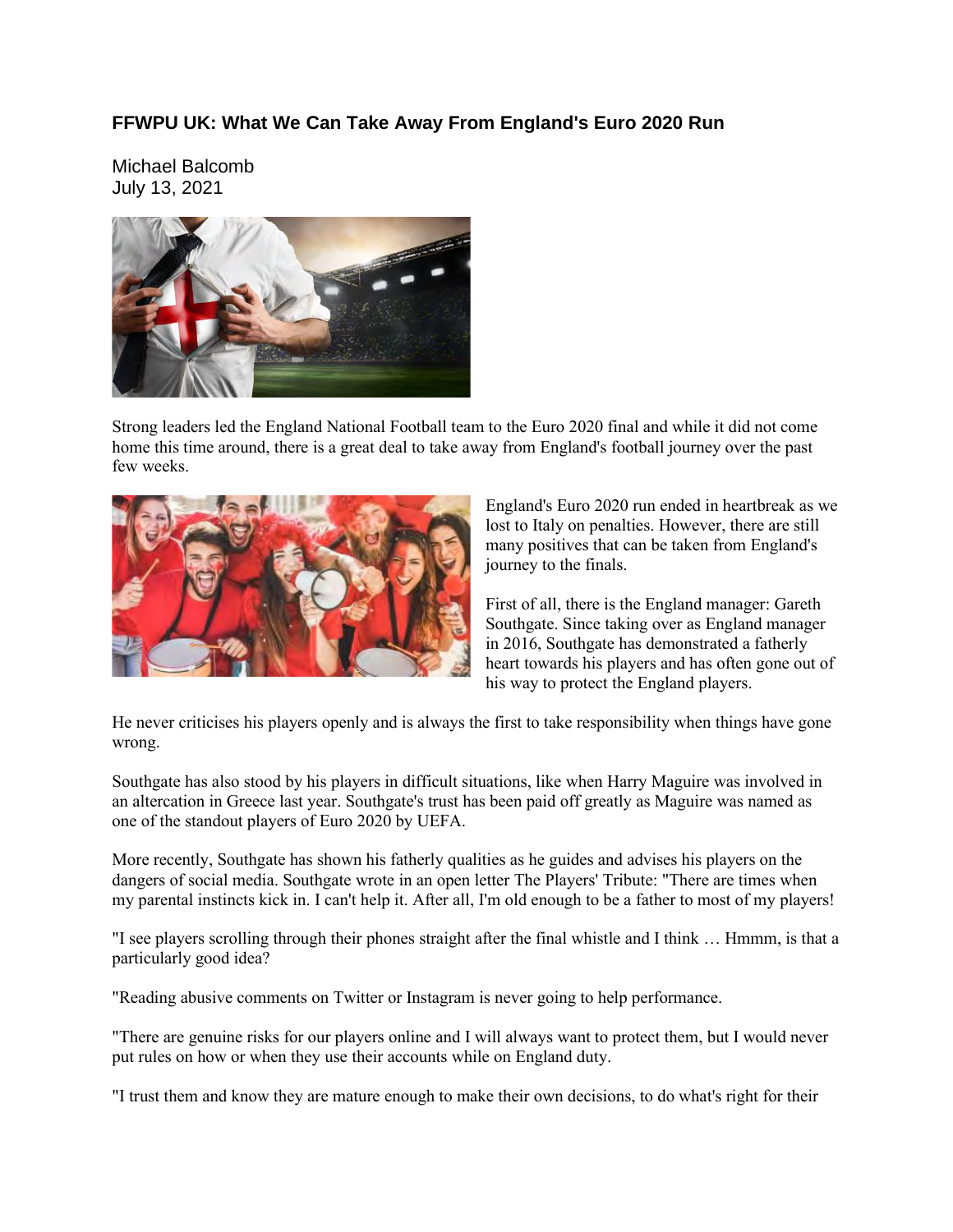mental health and to keep being a force for good as we strive for a better society."

In the same open letter, Southgate also wrote about how his own values and identify are closely linked with his family. He wrote: "For me, personally, my sense of identity and values is closely tied to my family and particularly my granddad. He was a fierce patriot and a proud military man, who served during World War II.

"The idea of representing 'Queen and country' has always been important to me. We do pageantry so well in Britain, and, growing up, things like the Queen's silver jubilee and royal weddings had an impact on me.

"Because of my granddad, I've always had an affinity for the military and service in the name of your country - though the consequence of my failure in representing England will never be as high as his. My granddad's values were instilled in me from a young age and I couldn't help but think of him when I lined up to sing the national anthem before my first international caps."

Alongside Gareth Southgate, the England Captain Harry Kane is another exceptional leader, both on and off the football pitch.

Kane is known for his professionalism and work-ethic; while primarily appreciated for his ability to score amazing goals, he defends when necessary and often provides assists for his teammates.

Kane's ability was questioned during the group stage of the Euro 2020 tournament as he failed to score a goal in all three of the opening matches. However, he quickly bounced back to produce two Man of the Match performances against both Ukraine and Denmark which demonstrated his determination and drive.

Outside of football, Harry Kane is a family man who is never involved in the scandals commonly associated with modern footballers.

The final point to highlight is the unity within the current England squad. A togetherness is clear, that which was missing in the England squads of yesteryear.

It is evident that there are no egos in this England squad and that team rivalries are left at the door once national duty commences.

This unity is what propelled the team forward; substitutes played a vital role in giving the team an extra boost when needed and the players who were not playing any matches played an essential role in training and overall team moral.

England footballer Reece James recently tweeted: "Football is a team sport. No I in team." in response to criticism that he was not playing any games.

It is these qualities of fatherly love, the ability to lead by example and coming together for a common goal that we aspire towards as a movement.

We want to thank Gareth Southgate and his England squad for embodying these qualities of leadership and unity, and for thoroughly entertaining us over these past few weeks. Bring on the World Cup!

Read about Rev. Sun Myung Moon and his passion for football here: familyfedcommunity.co,uk/thebeautiful-game-rev-sun-myung-moon-football/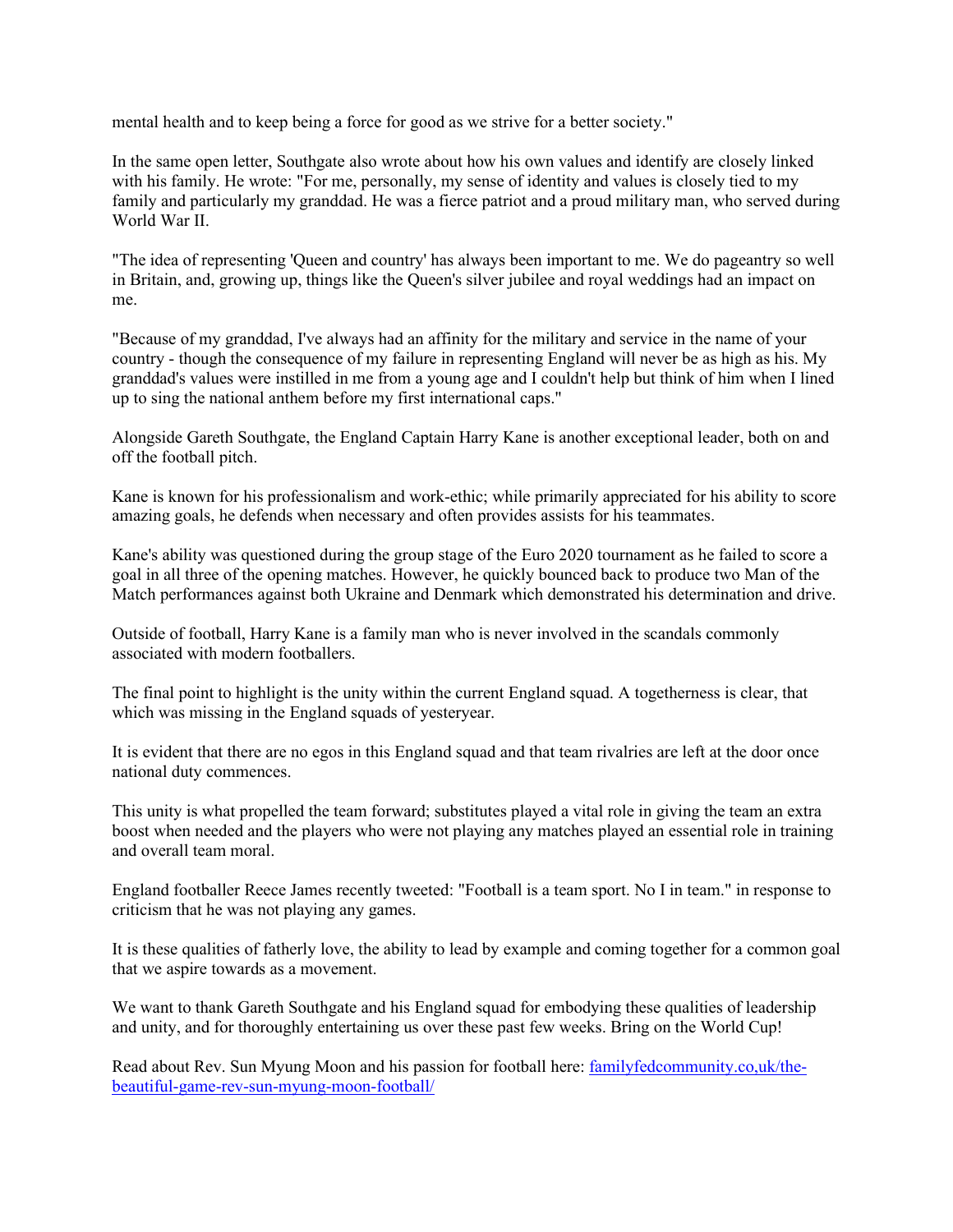



#### PR@FFWPU

July 7, 2021 | Articles | Football, History, Rev.Moon, True Parents

# The Beautiful Game: Rev. Sun Myung Moon & Football

#### **As we draw closer and closer to England's semi‐final clash with Denmark, we look back on Rev. Sun Myung Moon's passion for the beautiful game of football.**

Rev. Sun Myung Moon was always an avid sports fan. While he enjoyed fishing for salmon in Alaska, he was most passionate about football, a sport he had played since he was a young man.

Over the course of his life, Rev. Moon invested substantial resources into football, the most well‐ known investment being the Peace Cup he created with Brazilian footballing star Pele, which featured some of the world's most prestigious football clubs.

In 1989, Rev. Moon founded the Ilhwa Chunma FC soccer team in Seoul which is now known as Seongnam FC. The South Korean club plays in the top division in South Korean football and have gone on to win seven national league titles. The team is regarded as the second most successful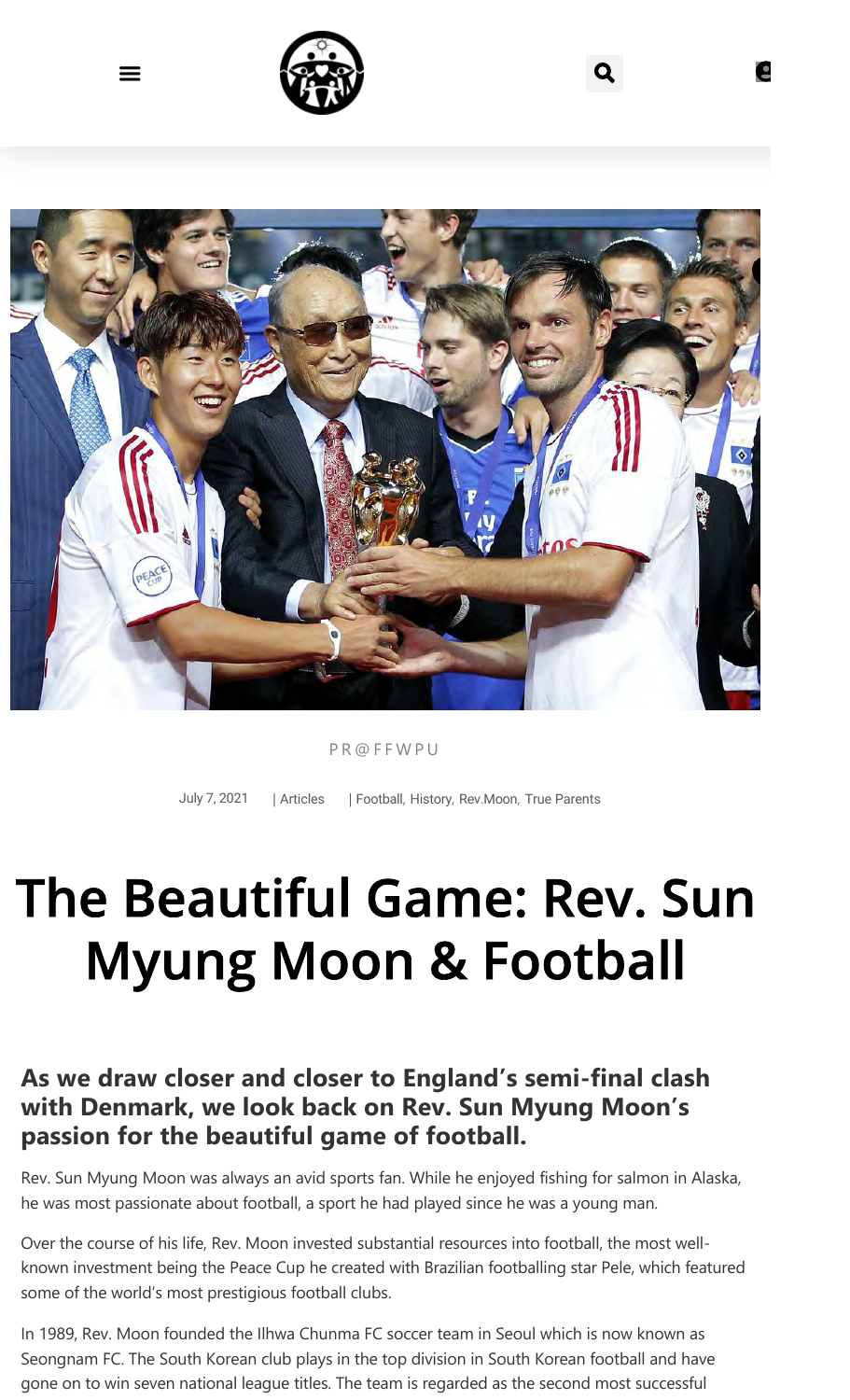Korean football team, after Jeonbuk Hyundai Motors.

Rev. Moon also established two football teams in Brazil: Atletico Sorocaba and CENE.

In 2003, Rev. Moon met with legendary footballer Pele in New York and founded the Peace Cup. The Peace Cup was an invitational pre‐season friendly football tournament for club teams which was held every two years. Football clubs such as Tottenham Hotspur, Aston Villa, Juventus, FC Porto and Real Madrid have all participated in the tournament.

"When you mention the word 'peace', when you are trying to bring peace in the world, I will always be there," Pele said on why he worked together with Rev. Moon.

When talking about football, Rev. Moon said: "Through football, you can unite all peoples."

Rev. Moon also founded the Peace Queen Cup which was an invitational women's football tournament for national teams. This was at a time when women's football was not as popular as it is now.

Following the passing of Rev. Moon, Pele sent the following condolences: "I am deeply sorry to hear about the passion of Rev. Moon.

"After meeting three former popes and former presidents of various nations including President Nelson Mandela, I had an opportunity to meet with Rev. Sun Myung Moon and the peace movement in Korea.

"He said to me that, since football is the largest organisation in the world and a very important means of propagating the message of peace, I hold a great responsibility.

"I hope that, just as Rev. Moon had endeavoured to bring about peace, his co‐operators and his followers will continue to work for peace."

Rev. Moon has often spoken about football and sports. The following are extracts taken from the Cheon Seong Gyeong:

"6. To usher in the age of peace, we cannot exclude the roles of the arts and sports. With this in mind, it is amazing that we have achieved world‐class standards in those fields. First it was the soccer world. Next it was in the world of art and culture, where our ballet company is almost as well-known as the Bolshoi Ballet. In the future, when we enter a world of freedom and peace that is free from war, sports and the arts will be absolutely necessary. (412-036, 2003.07.14)"

"11. People may wonder why Rev. Moon, a religious leader, takes an interest in sports, soccer in particular. Sports will be absolutely necessary in the future, for the purpose of enhancing the vigor of young people in cultural festivals or a cultural Olympics. The flourishing or perishing of a nation depends on the vigor of its young people. No matter how knowledgeable, brilliant or handsome a person may be, it is all for naught if he or she lacks vigor. A nation that has young people of high



spirit and increasing vigor will flourish. Therefore, this philosophy is crucial. (237-317, 1992.11.18)"

"15. Why did I make a soccer team, and why am I taking an interest in sports? Sports are instrumental in promoting harmony and peace. When a famous soccer team plays, the entire world watches. Boxing requires only one player, but soccer requires eleven players. A soccer team need to play in harmony. The players first need to unite and harmonize with one another. When a soccer team attains peace and harmony, free from conflict, the crowd can find even more enjoyment setting aside their mundane existence and watching them play. Right there, unity is created between the players and the crowd. The soccer team itself symbolizes harmony and unity, namely, total oneness. That is what we need in our families, societies, nations, and in heaven and earth. Peace is needed everywhere. In order to bring about peace, we need unity. Without unity, we never will attain peace.